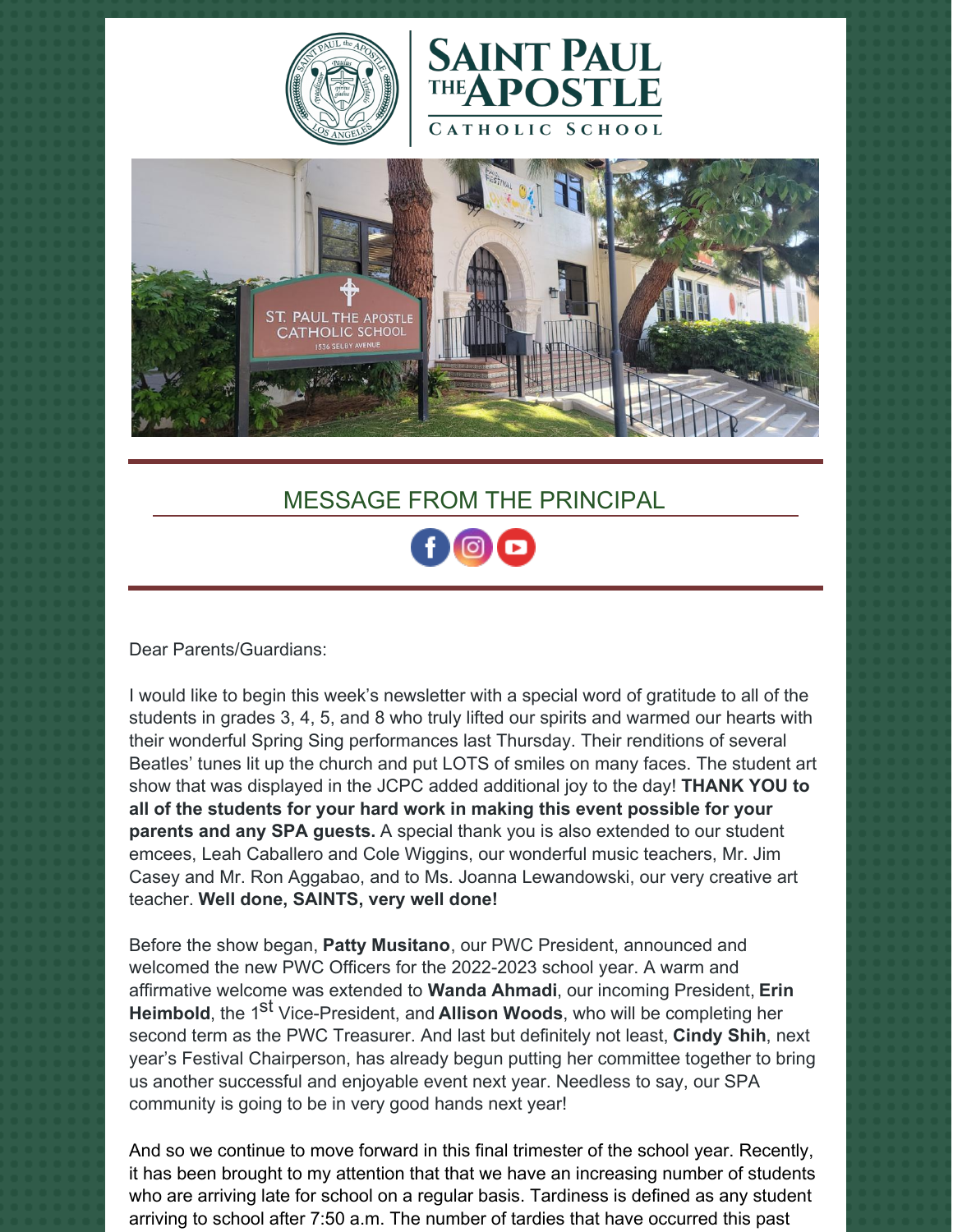week average about 35 to 45 students per day. While that may be a bit surprising, it should not come as a surprise that prompt attendance is a major factor when it comes to student success and achievement. Punctuality is an important trait that parents can instill in their children. Not only will this be valuable during their elementary and secondary school years, it will also serve your children well in college and beyond when punctuality will become one of their primary responsibilities. The bottom line here is that learning the importance of getting to school (or anywhere) on time is a lifelong skill that will serve our students well into the future.

The administration and faculty of St. Paul the Apostle School have stressed many times the importance of regular and prompt attendance so that all of our students can receive the maximum benefits from daily sequential instruction. All of our teachers view their instructional time as a precious resource of the learning process. It is difficult to conduct a lesson when students consistently arrive late. This is not only a disruption of the learning that should be happening, it is also a distraction and disservice to all of the students who arrive at school on time.

Excusable tardies include medical appointments, student illness, or unexpected car problems. If there are extenuating circumstances in your family of which the teachers or administration are not aware, please reach out and inform your child's teacher or the administration. Continued failure to adequately address the problem of tardiness at this point could lead to a meeting with the administration, parents and teachers to discuss the situation. As always, thank you for your continued support of our educational endeavors.

Peace and Blessings,

Crystal Pinkofsky Principal

# **ANNOUNCEMENTS**

# **REPORT CARDS/STAR REPORTS – TRIMESTER 2**

Report cards and STAR assessments for the second trimester were sent home with the students last Thursday. If these items were not shared with you, please take a minute to search your child's backpack. If you have any questions/concerns regarding your child's academic progress or behavior grade, please contact the teacher to request a meeting. We ask that you sign and return the report card envelope to the homeroom teachers so that we know you did receive these important pieces of information.



#### **SPA FUNDRAISER FOR UKRAINE**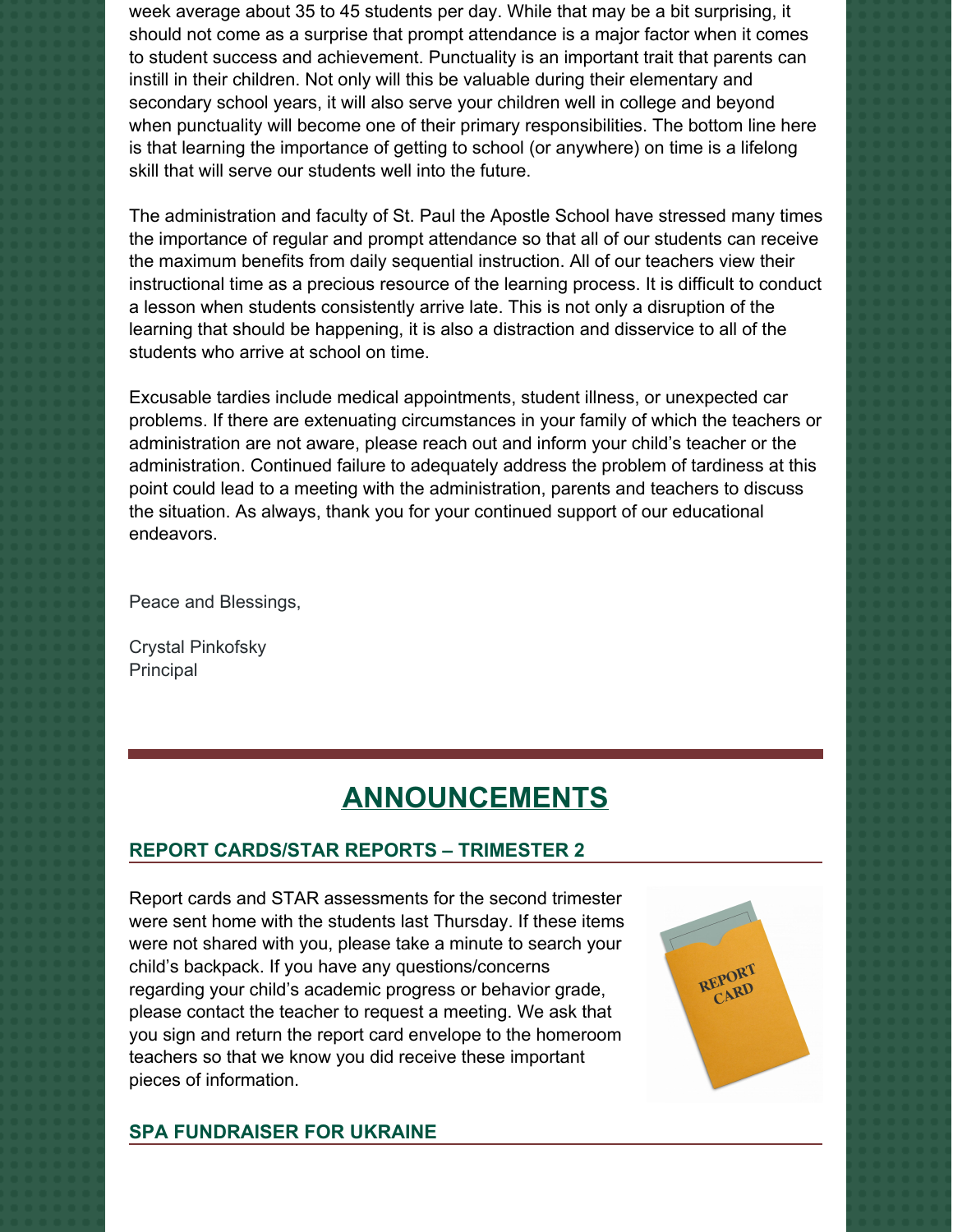

This past Friday the students received a flyer that detailed our fundraising plan to assist the people of Ukraine. Our goal is two-fold: to help our students understand and appreciate all the simple things we have and enjoy on a daily basis (and often take for granted), and to assist the Ukrainians as they struggle to obtain basic items like food, clothing, a bed to sleep in, and medical care. It is our hope that our students will reflect upon one square of information each day, and contribute what they can (usually 25 cents) so that we can help other families obtain those same basic things. Students will be asked to bring their donations to school on Monday, April 25, when we return from Easter vacation. All donations received will be sent to Catholic Relief Services. Thank you, in advance, for your support of this special and meaningful project.

**UKRAINE [FUNDRAISER](https://school.sp-apostle.org/wp-content/uploads/2022/03/I-Am-Blessed-Ukraine-Fundraiser.pdf) FLYER**

### **SPA SCHOOL BOARD SUBMISSIONS ANNOUNCEMENT**



The SPA School Board is now accepting submissions to be considered for membership. The School Board is a different entity than the PWC Board or the Sister Stella Foundation Board. They are an advisory board who work closely with the principal and school leadership to consult on issues such as strategic planning, policy development, financing, capital improvements, technology, PR and marketing, community outreach, and the overall well-being of the school and its stakeholders.

The Board meets monthly (after school) during the school year, September through June. Members also lead and serve on subcommittees which are formed to study and make recommendations on various school-related issues throughout the year. The members are selected for a term of three years, and may be re-elected for a second term of three years.

Anyone who is an active member of the St. Paul the Apostle School and/or Parish is eligible. To be considered, please submit a resume and cover letter to: **Devon Farley** at **[devon\\_kaiser@hotmail.com](mailto:devon_kaiser@hotmail.com).** Submissions must be received no later than March 25, 2022, to be considered for the next school year.

#### **WALKING TOGETHER IN FAITH**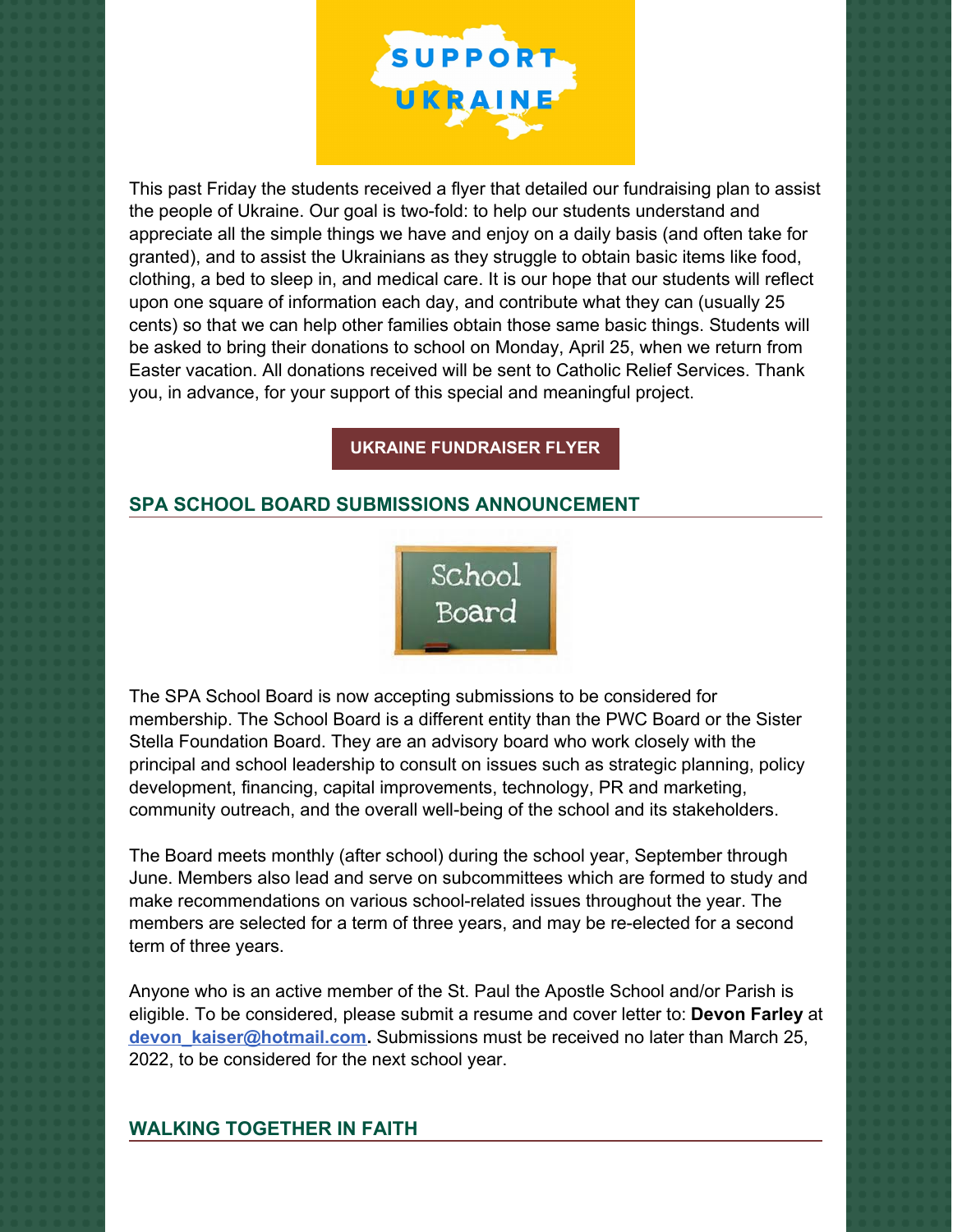

By now you are probably aware that Pope Francis has inaugurated an exciting opportunity for the worldwide Church. He wants to listen to us  $-$  all of us  $-$  to seek input on what it means to journey together. The Pope is intentionally reaching out to each of us at the parish and neighborhood level to hear about our experience of Church, including the experience of those who no longer participate. This process, called *Synodality,* refers to the path we walk together, wherever we are on our faith journey. Our pastor at St. Paul the Apostle Catholic Community, Fr. Gil Martinez, CSP, reminds us that "it is an uncommon word referring to an uncommon process of listening to everyone."

To respond to this invitation, Fr. Gil is working with our SPA Parish Council to develop multiple opportunities for us to engage and be heard. The input received will benefit not only the worldwide process but also guide how we minister to each other at St. Paul's.

One of the most important opportunities currently in formation isa series of in-person listening sessions that will be offered at St. Paul's during Lent. These gatherings will provide the faithful, the marginalized, the disaffiliated and all others with an opportunity to listen to and learn from one another, and to discern how God is calling us to journey together more closely as Church. Beginning with prayer, each gathering will offer opportunities for small-group discussion on specific themes. St. Paul's will offer three listening sessions in the Parish Center on the following dates. Please go to the parish website to sign-up for a time to participate in this valuable process.

- **Saturday, March 26 th** 1:00 p.m. to 4:00 p.m.
- **Saturday, April 2 nd** from 9:00 a.m. to Noon

# **SPA COVID TESTING**



Our next round of COVID testing for all faculty, staff and students will be held **this Wednesday, March 23 rd.** The **ONLY** document your children will need to have is a dated and signed copy of the **COVID-19 Patient Test Request Form.**

**Please note that students in grades 4 – 8 may receive the NOSTRIL swab or NASAL swab. If this is the type of COVID test you want for your child, just check either one of those boxes on the form, otherwise he/she will receive the MOUTH swab.**

When completing the Patient Request Form, please remember to **include your email**